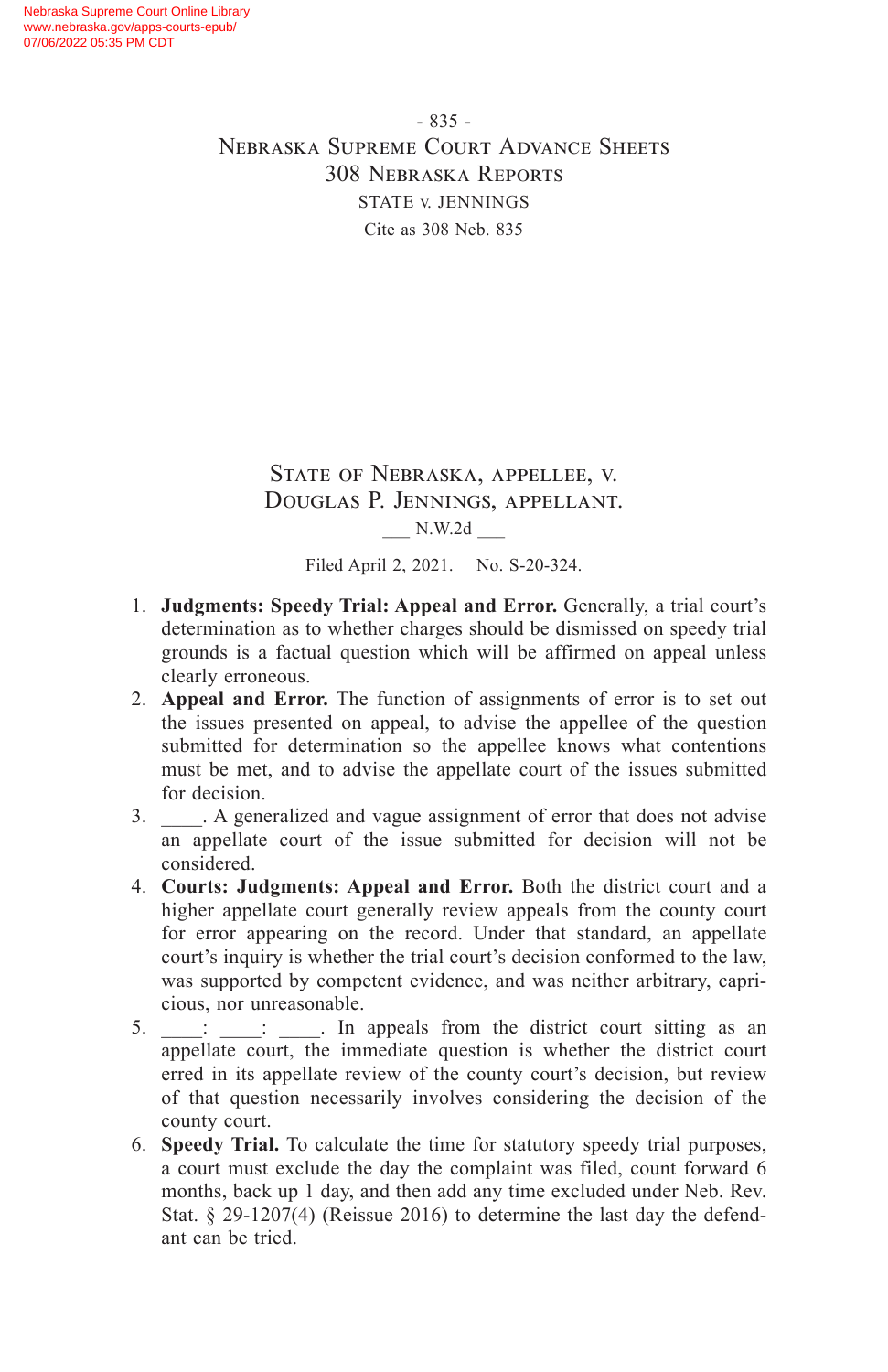# - 836 - Nebraska Supreme Court Advance Sheets 308 Nebraska Reports STATE v. JENNINGS Cite as 308 Neb. 835

- 7. **Speedy Trial: Proof.** When calculating the time for speedy trial purposes, the State bears the burden to show, by a preponderance of the evidence, the applicability of one or more of the excluded time periods under Neb. Rev. Stat. § 29-1207(4) (Reissue 2016).
- 8. **Speedy Trial: Notice.** Generally, a criminal defendant must be properly notified of the need to appear in court on a given date and time before failure to so appear can initiate a period of excludable time under Neb. Rev. Stat. § 29-1207(4)(d) (Reissue 2016).
- 9. **Speedy Trial: Warrants: Service of Process: Proof.** The pendency of a warrant alone may result in excludable time under Neb. Rev. Stat. § 29-1207(4)(d) (Reissue 2016) if the State can prove that diligent efforts to secure the defendant's presence by the service of the arrest warrant have been tried and failed.

Appeal from the District Court for Douglas County, Gary B. RANDALL, Judge, on appeal thereto from the County Court for Douglas County, DARRYL R. LOWE, Judge. Judgment of District Court reversed and remanded with directions.

Thomas C. Riley, Douglas County Public Defender, and Mary M. Dvorak for appellant.

Douglas J. Peterson, Attorney General, and Stacy M. Foust for appellee.

Heavican, C.J., Miller-Lerman, Cassel, Stacy, Funke, PAPIK, and FREUDENBERG, JJ.

Stacy, J.

In this appeal from the district court sitting as an appellate court, Douglas P. Jennings assigns error to the denial of his motion for absolute discharge. Jennings argues he was not tried within the statutory 6-month period under Neb. Rev. Stat. § 29-1207 (Reissue 2016), and he further argues the State failed to prove the delay was the result of any properly excluded period. The State's briefing offers no argument on the merits of Jennings' speedy trial claim, and instead, it contends only that Jennings' sole assignment of error is unreviewable. Because we find Jennings' assignment of error is both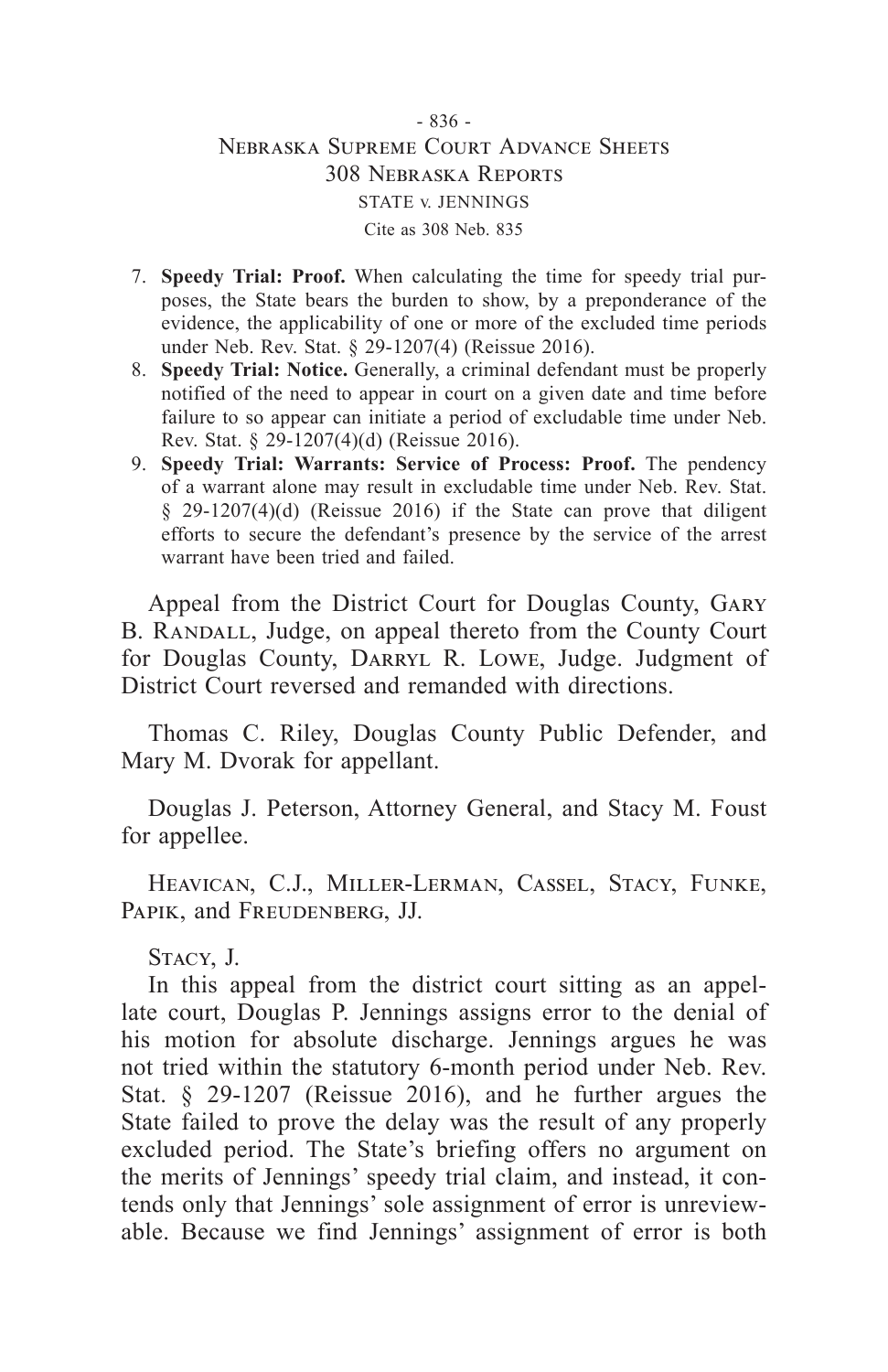#### - 837 - Nebraska Supreme Court Advance Sheets 308 Nebraska Reports STATE v. JENNINGS Cite as 308 Neb. 835

reviewable and meritorious, we reverse the judgment of the district court and remand the cause with directions.

# **BACKGROUND**

On August 17, 2018, the State filed a complaint in the county court for Douglas County, charging Jennings with the Class I misdemeanor of stalking, in violation of Neb. Rev. Stat. § 28-311.04 (Cum. Supp. 2020). The alleged victim was Jennings' former girlfriend. Three days later, on August 20, the court issued a warrant for Jennings' arrest.

More than 9 months later, on May 29, 2019, Jennings was arrested at his home in Omaha, Nebraska, as part of a misdemeanor warrant sweep conducted by the Omaha Police Department. At his arraignment the next day, Jennings entered a plea of not guilty, and the case was placed on the jury docket. Jennings was released on bond and ordered to appear on July 12 for a pretrial conference. Jennings appeared with counsel for the pretrial conference and moved to continue the matter. Thereafter, trial was continued several times on Jennings' motions.

On August 30, 2019, Jennings filed a motion for absolute discharge on constitutional and statutory speedy trial grounds. His motion generally alleged the State's complaint was filed August 17, 2018, and by the time Jennings was arrested on the warrant, more than 9 months later, the 6-month speedy trial period under § 29-1207 had expired.

At the evidentiary hearing on Jennings' motion, the State argued the period of delay between the filing of the complaint and Jennings' arrest on the warrant was due solely to "the absence or the unavailability of the defendant" and thus was excludable under  $\S$  29-1207(4)(d). In opening remarks, the State advised it would call the officer who transported Jennings to jail to testify about "statements that [Jennings] made that would indicate that he was aware of the warrant and, in fact, had moved out of state in order . . . to avoid that warrant."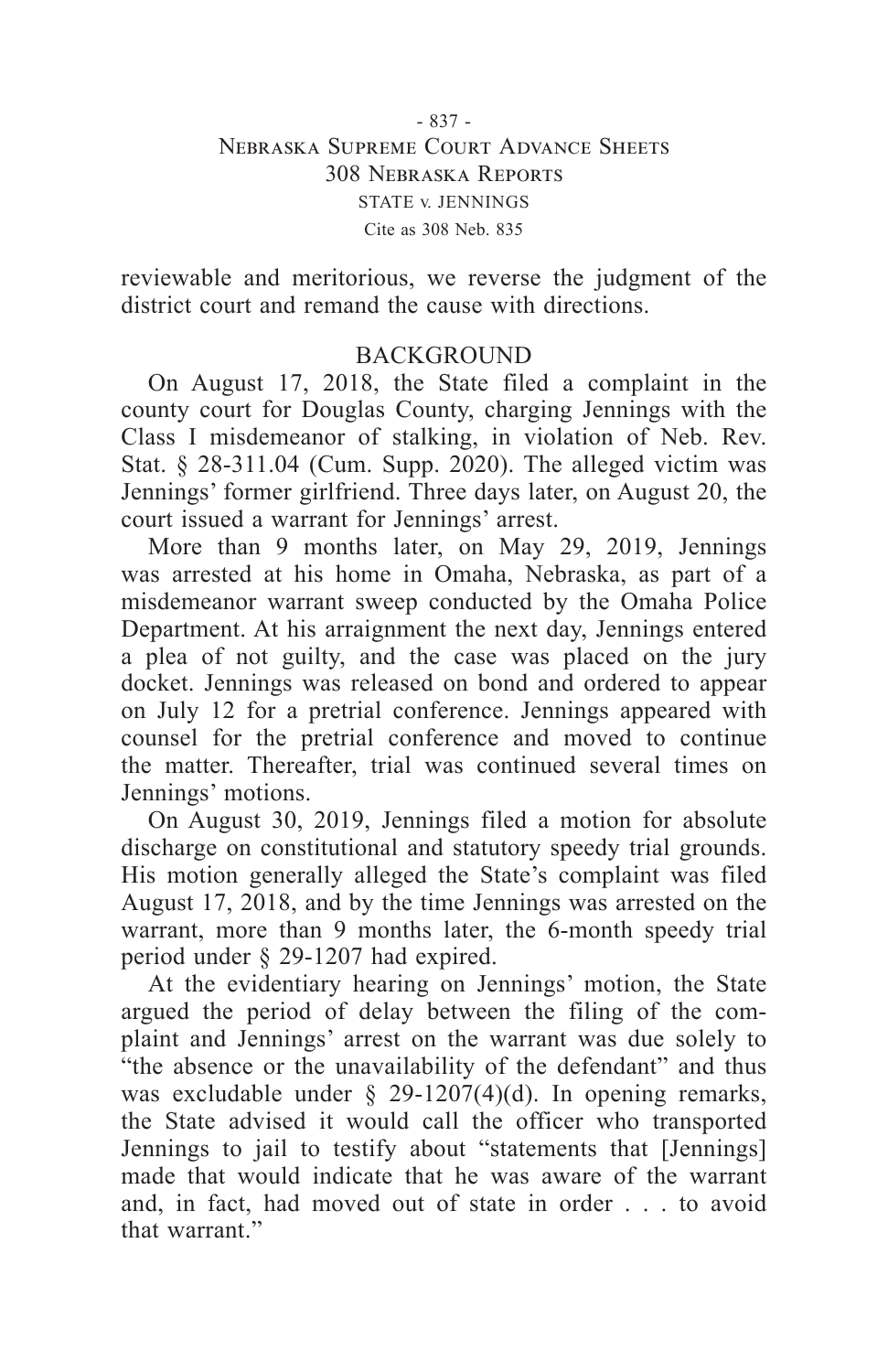### - 838 - Nebraska Supreme Court Advance Sheets 308 Nebraska Reports STATE v. JENNINGS Cite as 308 Neb. 835

The State called Sgt. Brent Kendall, who testified that while he was transporting Jennings to jail on May 29, 2019, Jennings made several statements. First, Jennings told Kendall that sometime in January 2019, a friend told him "he might be on [a] warrant list," so Jennings "checked for several weeks" but "wasn't sure if that was [a protection order] or if that was a warrant." Jennings said he wanted more information, so he emailed his former girlfriend, but Jennings did not "get into the details of the content of the email." Jennings did state, however, that he thought his former girlfriend "'dropped'" the matter and it was "done."

Jennings also told Kendall that he traveled to Las Vegas, Nevada, "in the summer of 2018" and that when he returned to Omaha, he "found a note that he believed was from a process server." There was no evidence adduced about how long Jennings was in Las Vegas or about the content of the note Jennings found when he returned. On cross-examination, Kendall admitted that Jennings' statements about finding a note from a process server suggested "there's some civil piece of paperwork that . . . he needs to be served with."

Finally, Jennings told Kendall "he had spent approximately 10 months in Denver, Colorado," and was back in Omaha because "he had a storage unit with a classic car and some other property that he needed to tend to." On cross-examination, Kendall admitted he did not know when Jennings left for Colorado or whether he made trips back and forth between Denver and Omaha. Kendall also admitted that until the warrant sweep on May 29, 2019, he had not personally attempted to serve the warrant on Jennings. The State offered no evidence of prior attempts to serve Jennings' warrant.

The county court overruled Jennings' motion for discharge, reasoning:

[T]he statements from the defendant's mouth gives the trier of fact some pause. . . . [A]ccording to the officer [Jennings] spent 10 months in Denver. Whether he's trying to avoid it or not, it does show he was unavailable. Whether or not he believed it was a process server or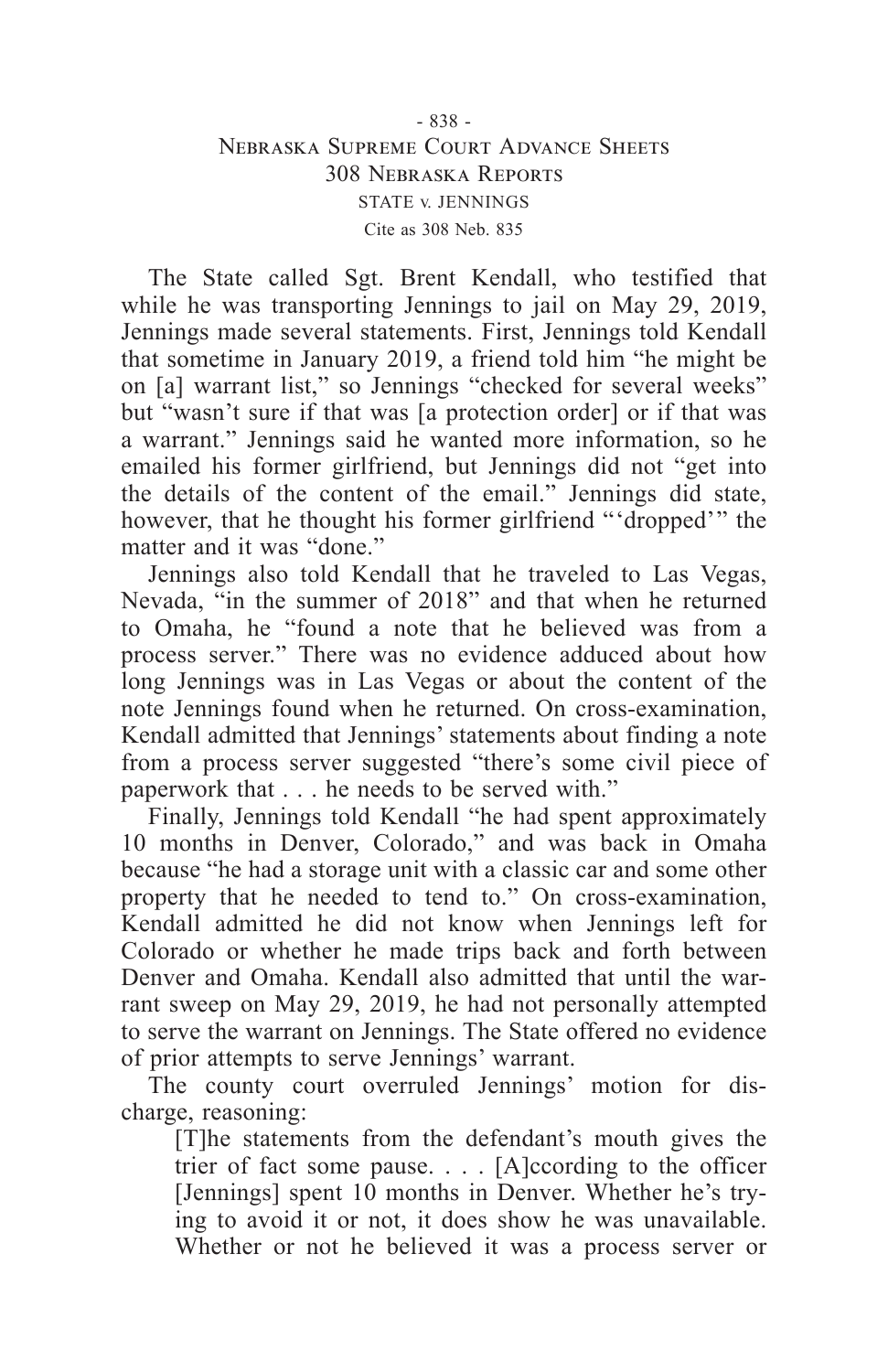## - 839 - Nebraska Supreme Court Advance Sheets 308 Nebraska Reports STATE v. JENNINGS Cite as 308 Neb. 835

he thought there was someone serving a warrant for a protection order or some other civil lawsuit rather than a criminal lawsuit, despite that, he was unavailable for, allegedly, at least a nine-month period between August of 2018 and May 2019. So, the [court] is going to deny your motion.

Jennings timely appealed the denial of his motion for absolute discharge, assigning the county court erred in finding the State had met its burden of proving an excludable period under § 29-1207(4). The district court affirmed.

Jennings now appeals from the district court's judgment. We moved the case to our docket on our own motion.

# ASSIGNMENT OF ERROR

Because the phrasing of Jennings' only assignment of error is an issue on appeal, we quote the assignment in full: "The county court erred in interpreting and applying the speedy trial statute, Neb. Rev. Stat. § 29-1207, in denying [Jennings'] motion to discharge, where the [S]tate failed to show that Jennings had notice of the pending charge or arrest warrant."

## STANDARD OF REVIEW

[1] Generally, a trial court's determination as to whether charges should be dismissed on speedy trial grounds is a factual question which will be affirmed on appeal unless clearly erroneous.<sup>1</sup>

## ANALYSIS

The State's appellate briefing does not address the merits of the lower courts' speedy trial analysis or rulings. Instead, the State argues that Jennings' sole assignment of error is unreviewable under our holding in *State v. McGinn*,  2 because the assignment refers to the county court's decision rather than

<sup>1</sup> *State v. Chapman*, 307 Neb. 443, 949 N.W.2d 490 (2020); *State v. Liming*, 306 Neb. 475, 945 N.W.2d 882 (2020).

<sup>2</sup> *State v. McGinn*, 303 Neb. 224, 928 N.W.2d 391 (2019), *modified on denial of rehearing* 303 Neb. 931, 932 N.W.2d 83.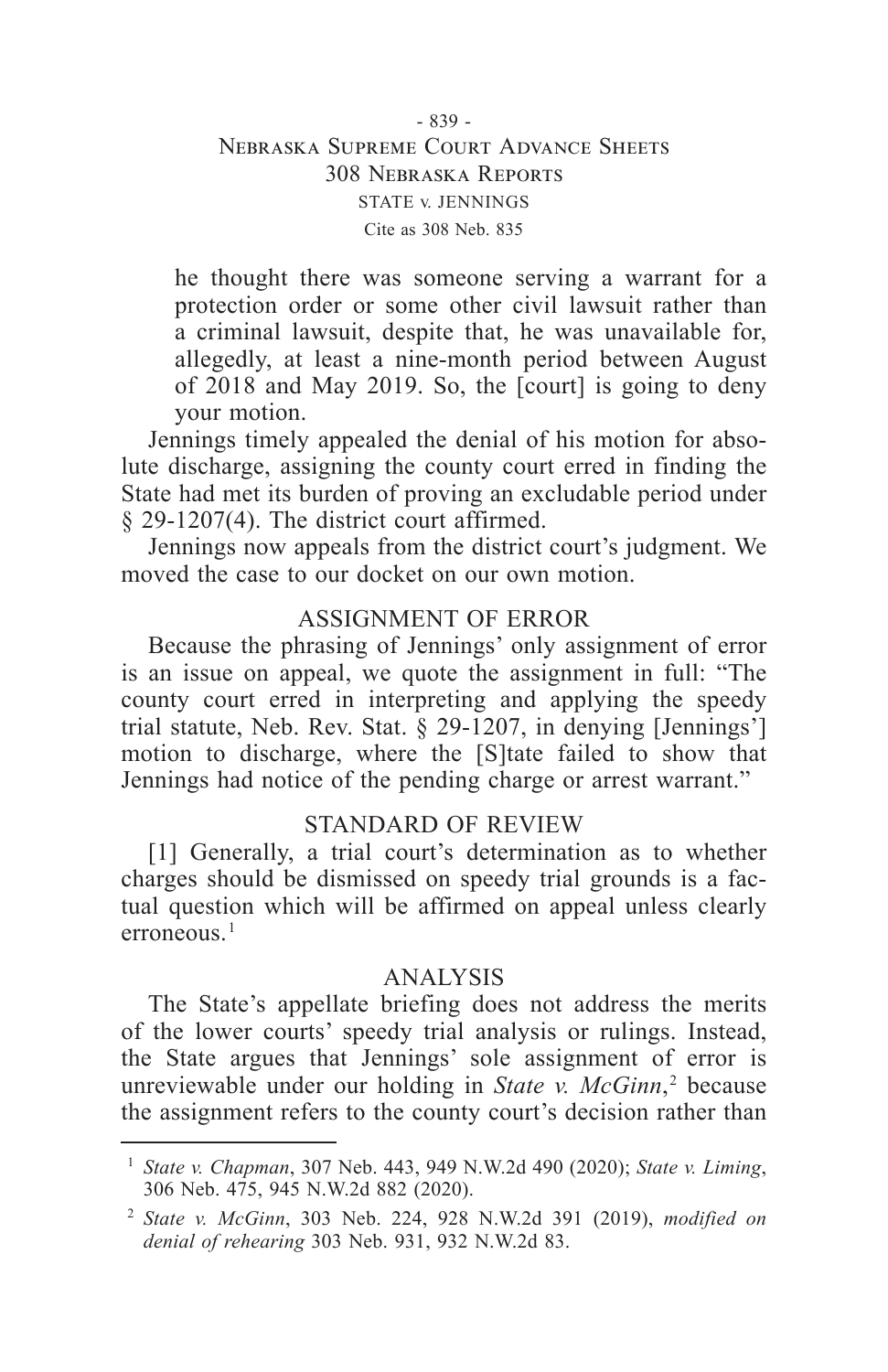### - 840 - Nebraska Supreme Court Advance Sheets 308 Nebraska Reports STATE v. JENNINGS Cite as 308 Neb. 835

the district court's judgment. We address the State's interpretation of *McGinn* as a threshold matter.

#### *State v. McGinn*

In *McGinn*, the defendant appealed his county court conviction for driving under the influence of alcohol. The district court, sitting as an intermediate appellate court, found the county court erred in admitting certain breath test results into evidence. But the district court ultimately affirmed the conviction, finding it was supported by other evidence in the record. 3 On further appeal, the defendant assigned it was error for the district court to affirm the county court's conviction after finding the breath test was inadmissible. In response, the State argued the county court had correctly admitted the breath test. We understood this as an effort by the State to challenge the merits of the district court's determination that the county court erred in admitting the breath test.<sup>4</sup> And since the State had not cross-appealed on that issue, we concluded it had not preserved the alleged error for appellate review, reasoning:

[T]he district court determined that the breath test was inadmissible due to a violation of  $\S$  60-6,199 and ... the State has not cross-appealed and has not assigned as error that determination. At oral argument, the State contended that [it] did not need to appeal the district court's admissibility determination, because the district court ultimately affirmed McGinn's conviction on other grounds.

Under Neb. Rev. Stat. § 25-2733(3) (Reissue 2016), the judgment of the district court vacates the judgment in the county court and thus only the district court's judgment is reviewable by this court. Our holding in *State v. Thalken*[, 299 Neb. 857, 911 N.W.2d 562 (2018),] articulated the State's right to appeal a decision of the district court sitting as an intermediate court of appeals. As a result, the State has not preserved the purported error

<sup>3</sup> *Id.*

<sup>4</sup> See *id.*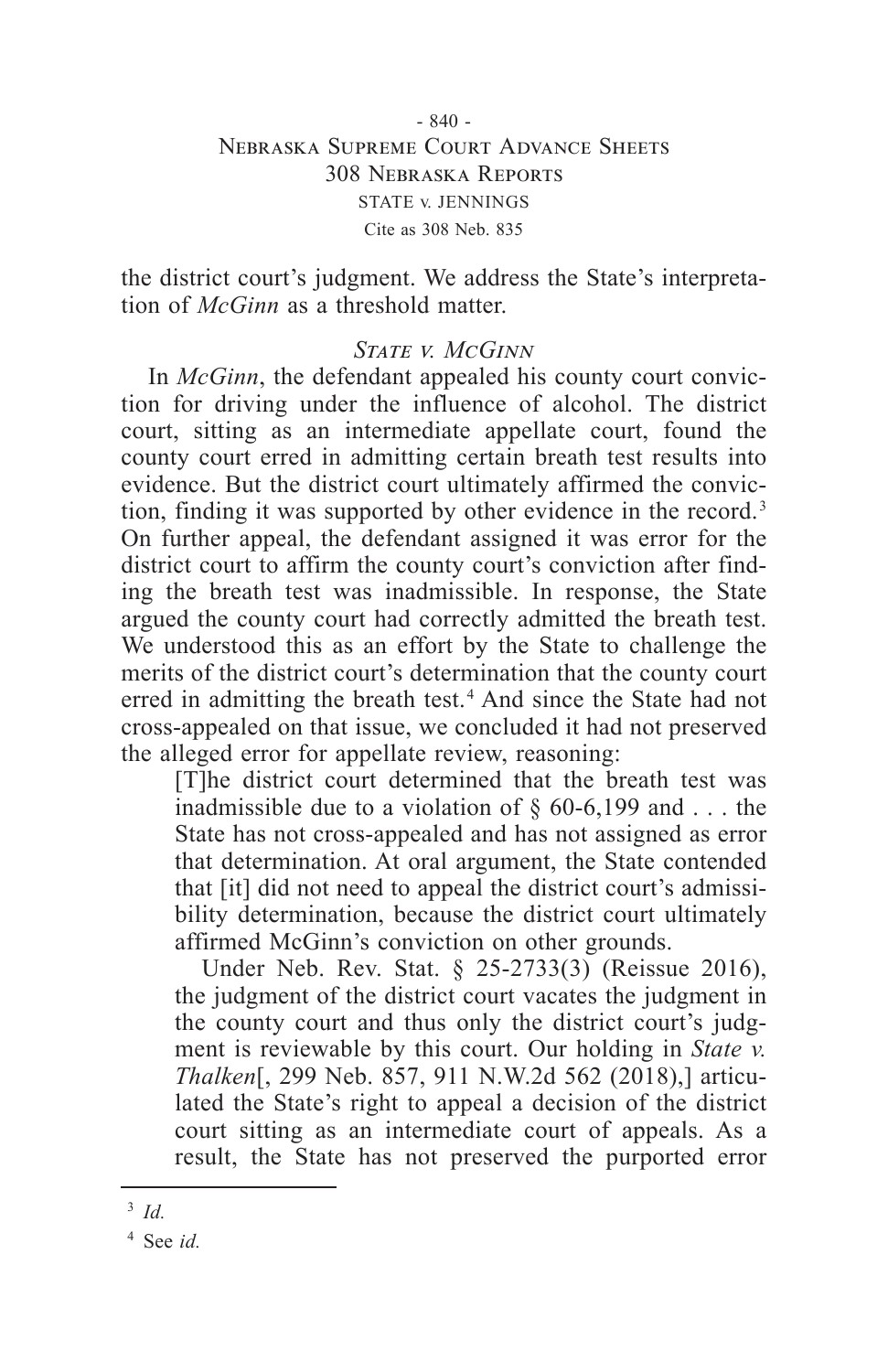## - 841 - Nebraska Supreme Court Advance Sheets 308 Nebraska Reports STATE v. JENNINGS Cite as 308 Neb. 835

committed by the district court. As we have previously stated, an appellate court does not consider errors which are argued but not assigned.

Additionally, we have held that an appellee's argument that a lower court's decision should be upheld on grounds specifically rejected below constitutes a request for affirmative relief, and the appellee must cross-appeal in order for that argument to be considered. Thus, the sole issue on appeal is whether the district court erred in affirming the county court's conviction after determining the county court erred in admitting the breath test evidence. 5

Post-*McGinn*, the State has regularly relied on language from that opinion to argue, in appeals from the district court sitting as an appellate court, that assignments of error which reference only the county court's ruling are unreviewable. 6 Initially, the State's argument was viewed favorably in an unpublished opinion of the Nebraska Court of Appeals.<sup>7</sup> But the State's interpretation of *McGinn* was expressly rejected by the Court of Appeals in the published opinion of *State v. Keenan* 8 and in another unpublished opinion. 9 We also reject the State's interpretation of *McGinn*.

The State contends that *McGinn* precludes appellate review whenever an assignment of error focuses on the county court's ruling rather than the district court's ruling. It supports

- <sup>7</sup> See *Maciel, supra* note 6.
- <sup>8</sup> *Keenan, supra* note 6.
- <sup>9</sup> See *Krieger, supra* note 6.

<sup>5</sup> *McGinn, supra* note 2, 303 Neb. at 231-32, 928 N.W.2d at 396.

<sup>6</sup> See, e.g., *State v. Keenan*, 28 Neb. App. 575, 946 N.W.2d 689 (2020), *modified on denial of rehearing* 28 Neb. App. 697, 946 N.W.2d 693; *State v. Lonowski*, No. A-19-1046, 2020 WL 4459346 (Neb. App. Aug. 4, 2020) (selected for posting to court website); *State v. Krieger*, No. A-19-982, 2020 WL 4346738 (July 20, 2020) (selected for posting to court website); *State v. White*, No. A-19-1061, 2020 WL 3054807 (Neb. App. June 9, 2020) (selected for posting to court website); *State v. Maciel*, No. A-19-549, 2020 WL 549059 (Neb. App. Feb. 4, 2020) (selected for posting to court website).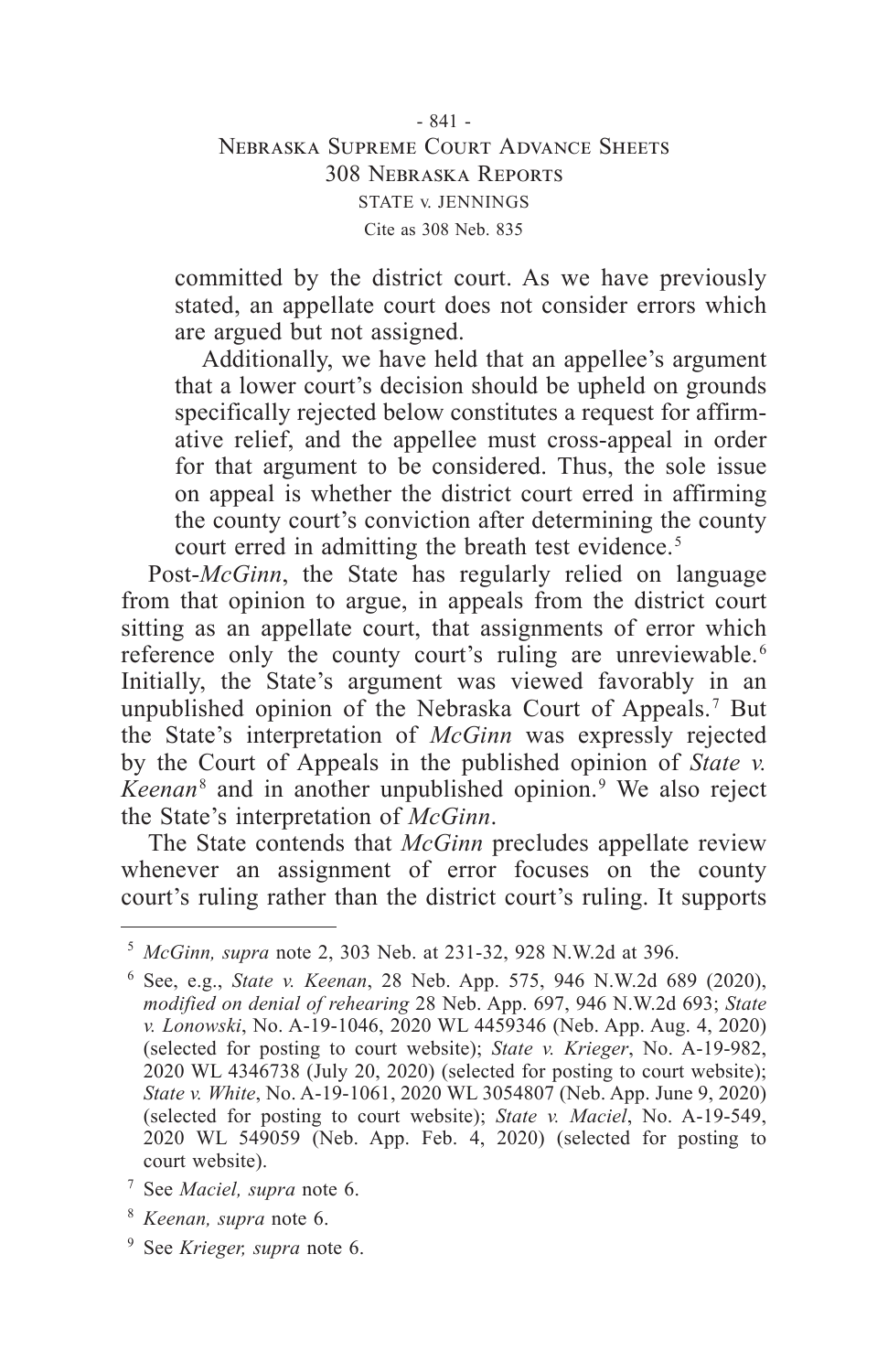this contention by pointing to language in *McGinn* stating that "the judgment of the district court vacates the judgment in the county court and thus only the district court's judgment is reviewable by this court." 10 The State appears to assume that we did not review its argument in *McGinn* because of the way the argument had been framed. But it was not imprecision in framing the argument that precluded appellate review; it was the State's failure to cross-appeal.

In *McGinn*, the State was attempting to argue that the district court's appellate reasoning on an evidentiary issue was erroneous and that the county court's admission of the evidence had been correct. But the State had not cross-appealed to preserve that purported error by the district court, so we were unable to review it. And when the State suggested it was not necessary to cross-appeal because it was merely seeking affirmance on a different ground, we rejected that suggestion, pointing to the rule that when an appellee argues that a lower court's decision should be upheld on grounds specifically rejected below, it amounts to a request for affirmative relief, and the appellee must cross-appeal in order for that argument to be considered. 11 In other words, *McGinn* teaches that if an appellee wants the appellate court to review an allegedly erroneous determination made by the district court sitting as an appellate court, it should cross-appeal to preserve the issue, rather than merely arguing in its brief that the county court was correct in the first instance.

The observation in *McGinn* that "the judgment of the district court vacates the judgment in the county court and thus

<sup>10</sup> *McGinn, supra* note 2, 303 Neb. at 231, 928 N.W.2d at 396. See, also, Neb. Rev. Stat. § 25-2733(3) (Reissue 2016).

<sup>11</sup> *McGinn, supra* note 2. Accord, *Weber v. Gas 'N Shop*, 278 Neb. 49, 767 N.W.2d 746 (2009); *Pennfield Oil Co. v. Winstrom*, 272 Neb. 219, 720 N.W.2d 886 (2006); *New Tek Mfg. v. Beehner*, 270 Neb. 264, 702 N.W.2d 336 (2005); *Wasikowski v. Nebraska Quality Jobs Bd.*, 264 Neb. 403, 648 N.W.2d 756 (2002); *McDonald v. DeCamp Legal Servs*., 260 Neb. 729, 619 N.W.2d 583 (2000).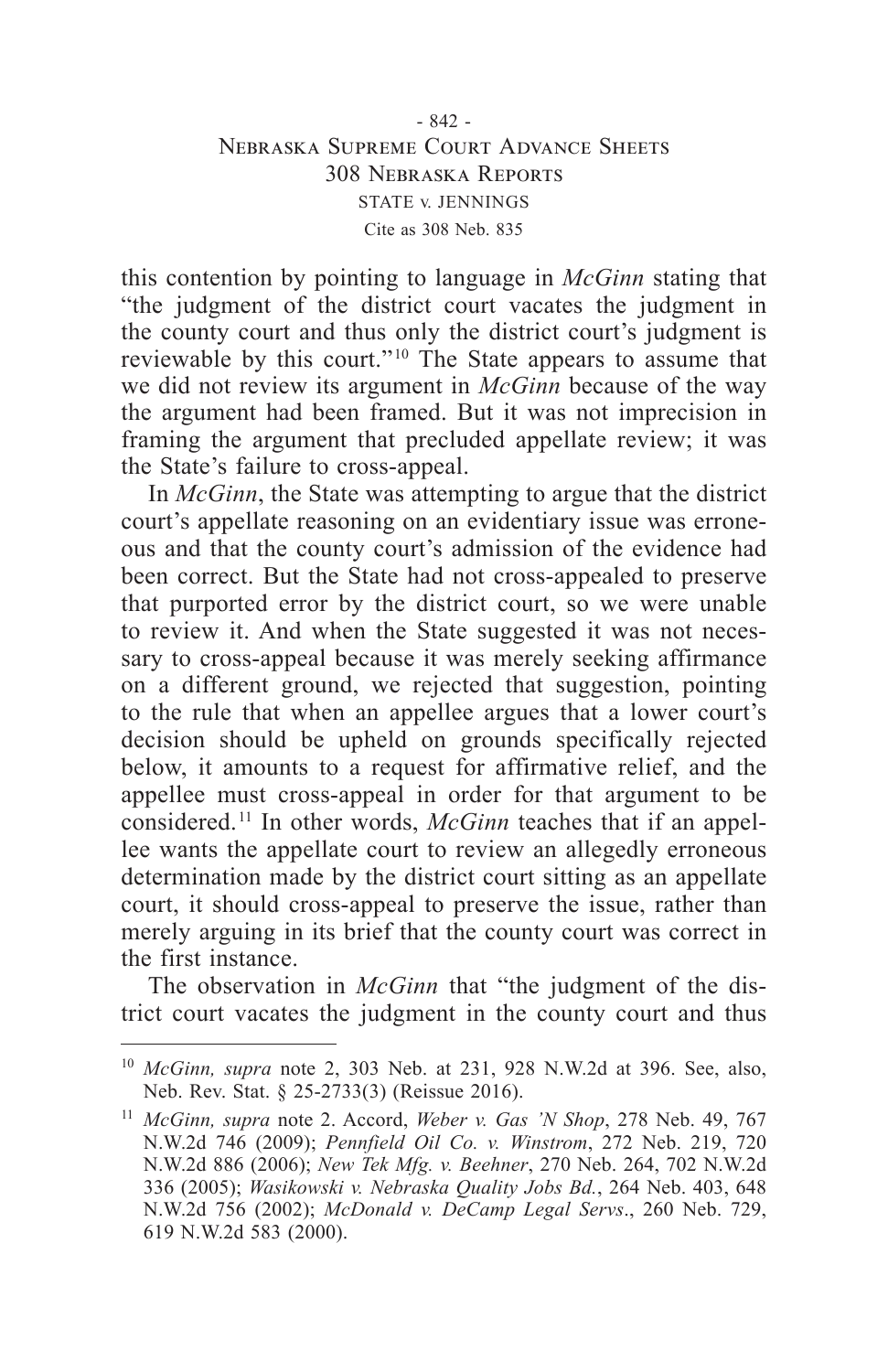only the district court's judgment is reviewable by this court" must be understood in the procedural context of that case.<sup>12</sup> The State has taken this language out of context and fashioned it into a grammatical litmus test that would preclude appellate review altogether if an assignment of error is imprecisely framed.

We encourage precision when framing assignments of error, but the applicable legal standard does not require perfection. Instead, Neb. Rev. Stat. § 25-1919 (Reissue 2016) provides:

The brief of appellant shall set out particularly each error asserted and intended to be urged for the reversal, vacation, or modification of the judgment, decree, or final order alleged to be erroneous, but no petition in error or other assignment of errors shall be required beyond or in addition to such requirement.

And the Nebraska Court Rules of Appellate Practice require a "separate concise statement of each error a party contends was made by the trial court, together with the issues pertaining to the assignments of error." $13$ 

[2,3] In applying these standards, we have explained that the function of assignments of error is to set out the issues presented on appeal, to advise the appellee of the question submitted for determination so the appellee knows what contentions must be met, and to advise the appellate court of the issues submitted for decision. 14 While a generalized and vague assignment of error that does not advise an appellate court of the issue submitted for decision will not be considered, 15 the State does not suggest that Jennings' assignment is too vague or generalized to advise of the issue submitted for determination. Instead, the State argues only that *McGinn* prevents us

<sup>12</sup> See *McGinn, supra* note 2, 303 Neb. at 231, 928 N.W.2d at 396.

<sup>&</sup>lt;sup>13</sup> Neb. Ct. R. App. P.  $\S$  2-109(D)(1)(e) (rev. 2014).

<sup>14</sup> See, *State v. Huffman*, 222 Neb. 512, 385 N.W.2d 85 (1986), *overruled on other grounds, State v. Vann*, 306 Neb. 91, 944 N.W.2d 503 (2020); *Cook v. Lowe*, 180 Neb. 39, 141 N.W.2d 430 (1966).

<sup>15</sup> *State v. Filholm*, 287 Neb. 763, 848 N.W.2d 571 (2014).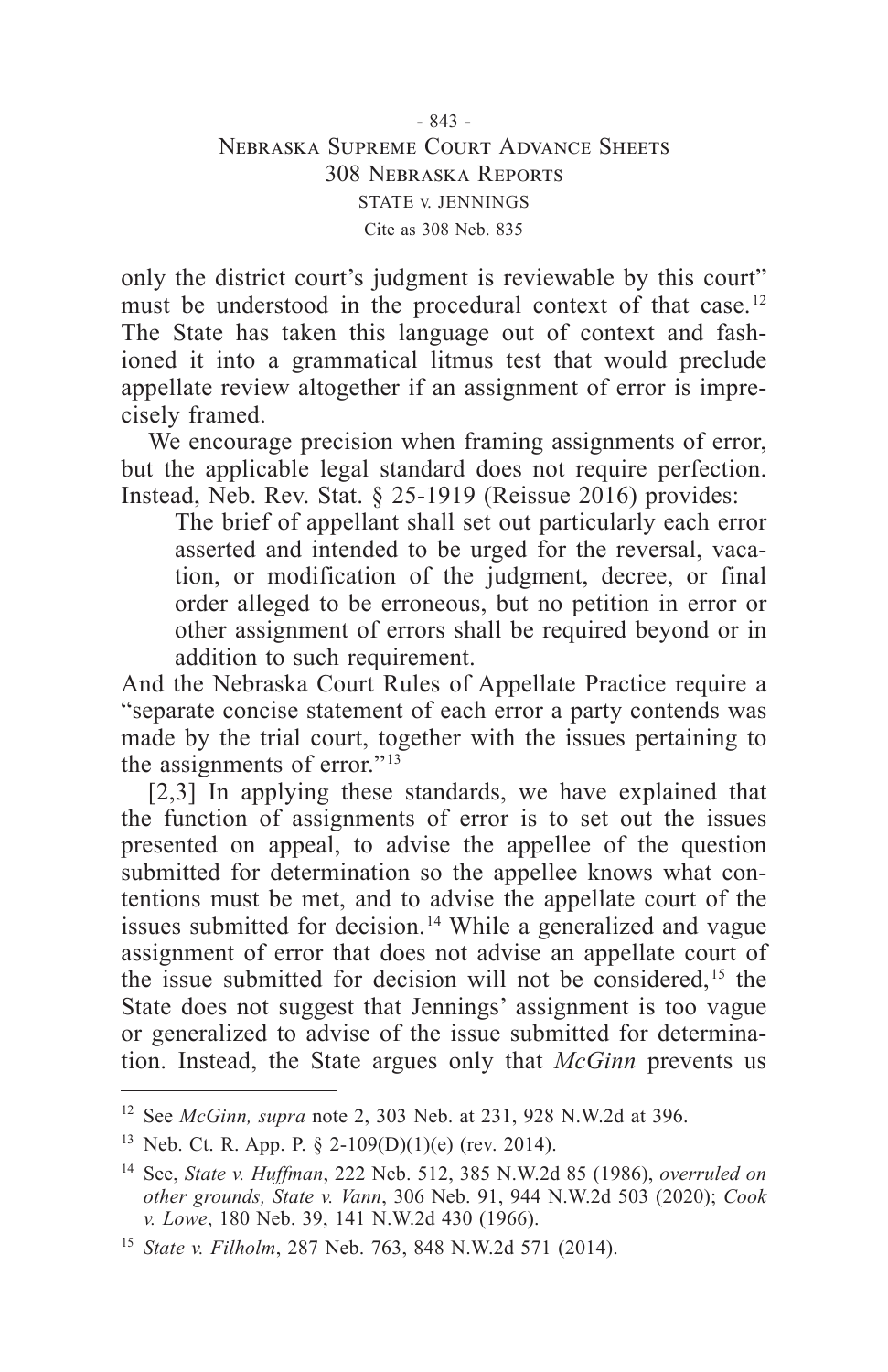- 844 - Nebraska Supreme Court Advance Sheets 308 Nebraska Reports STATE v. JENNINGS Cite as 308 Neb. 835

from reviewing an assignment that references just the county court's decision.

We have explained why the State's interpretation of *McGinn* is incorrect, but for the sake of completeness, we also correct the State's suggestion that an appellate court should not consider the county court's decision when reviewing appeals from the district court sitting as an intermediate appellate court. Given the applicable standard of appellate review, the State's suggestion is both imprecise and impractical.

[4,5] Both the district court and a higher appellate court generally review appeals from the county court for error appearing on the record. 16 Under that standard, an appellate court's inquiry is whether the trial court's decision conformed to the law, was supported by competent evidence, and was neither arbitrary, capricious, nor unreasonable. 17 And since we have characterized a county court's determination of whether a complaint should be dismissed on speedy trial grounds as a factual question, such a decision will be affirmed by the appellate court unless clearly erroneous. 18 So, in appeals from the district court sitting as an appellate court, the immediate question is whether the district court erred in its appellate review of the county court's decision, but review of that question necessarily involves considering the decision of the county court.

Here, Jennings has assigned error to the county court's denial of his motion for absolute discharge, contending the State failed to prove he had notice of the pending charge or the arrest warrant. While it would have been more precise for Jennings to assign error to the district court's affirmance of the decision of the county court to deny absolute discharge, the fact remains that our standard of appellate review, like the district court's standard of review, requires that we consider

<sup>16</sup> *McGinn, supra* note 2.

<sup>17</sup> *Id.*

<sup>18</sup> See, *Chapman, supra* note 1; *State v. Richter*, 240 Neb. 223, 481 N.W.2d 200 (1992).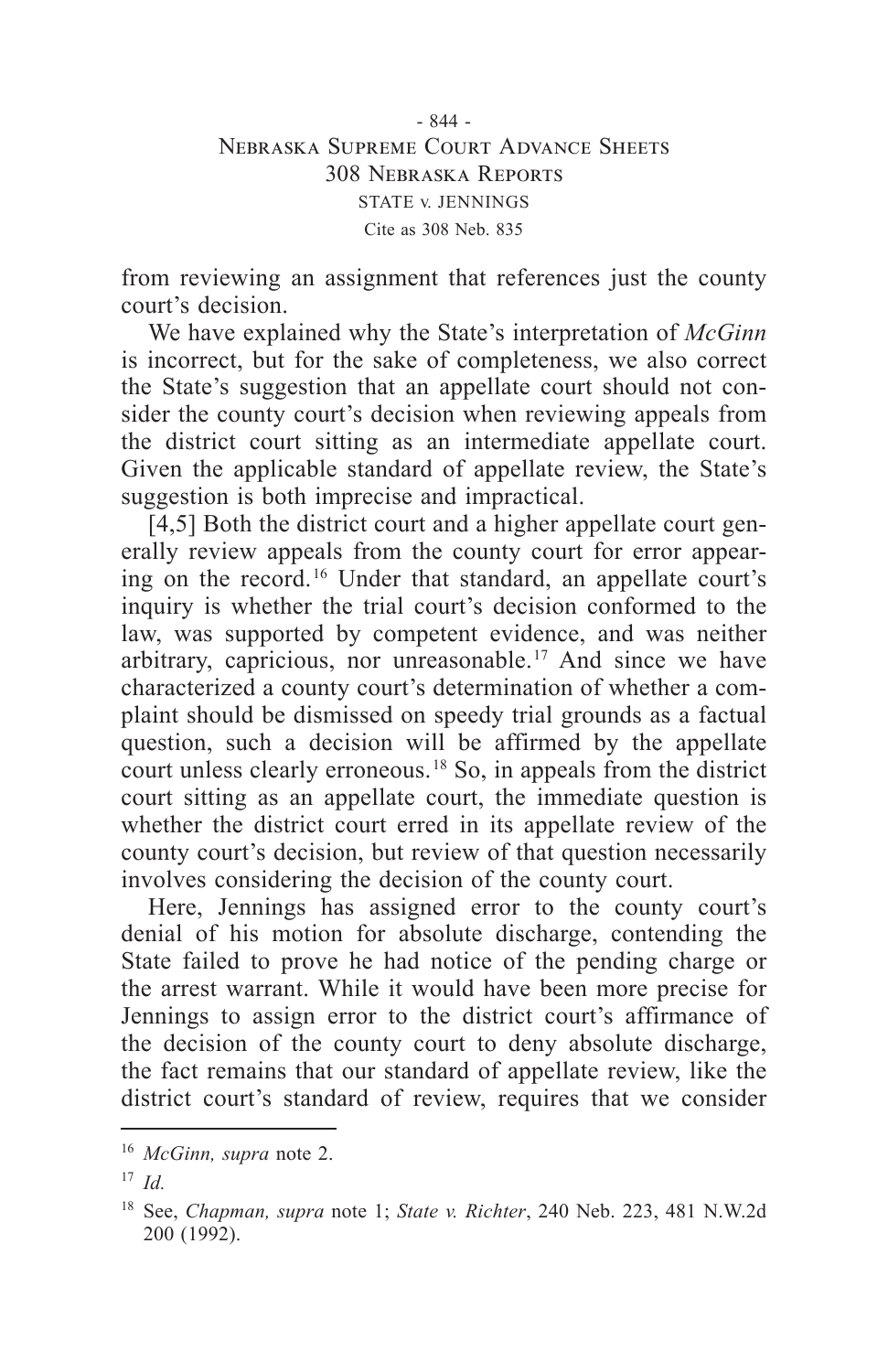- 845 - Nebraska Supreme Court Advance Sheets 308 Nebraska Reports STATE v. JENNINGS Cite as 308 Neb. 835

whether the county court's speedy trial decision was clearly erroneous. 19

In summary, then, we reject the State's contention that we cannot review Jennings' assignment of error under *McGinn*. And we determine that Jennings' assignment of error, while imprecise, is sufficient to advise this court of the issues submitted for decision and to let the State know what contentions must be met. Nothing about the way Jennings has either phrased or argued his assignment of error precludes appellate review.

Having concluded that Jennings' assignment of error is reviewable, we turn next to its merits.

# RIGHT TO ABSOLUTE DISCHARGE

At oral argument before this court, the State conceded that if we reach the merits of Jennings' assignment of error, the district court's judgment should be reversed because the State failed to meet its burden of proof. As we explain, we agree with the State's candid assessment.

In Nebraska, a criminal defendant's statutory speedy trial rights are governed by § 29-1207 and Neb. Rev. Stat. § 29-1208 (Reissue 2016). 20 Summarized, § 29-1207 requires that every person "indicted or informed against for any offense shall be brought to trial within six months<sup> $"21$ </sup> and generally provides that the "six-month period shall commence to run from the date the indictment is returned or the information filed.<sup>"22</sup> The statute contains an exception for misdemeanor offenses "involving intimate partners . . . in which case the six-month period shall commence from the date the defendant is arrested on a complaint filed as part of a warrant for arrest." 23 The

<sup>23</sup> *Id.*

<sup>19</sup> See *id.*

<sup>20</sup> See *Chapman, supra* note 1.

 $21 \& 29 - 1207(1)$ .

 $22 \& 29-1207(2)$ .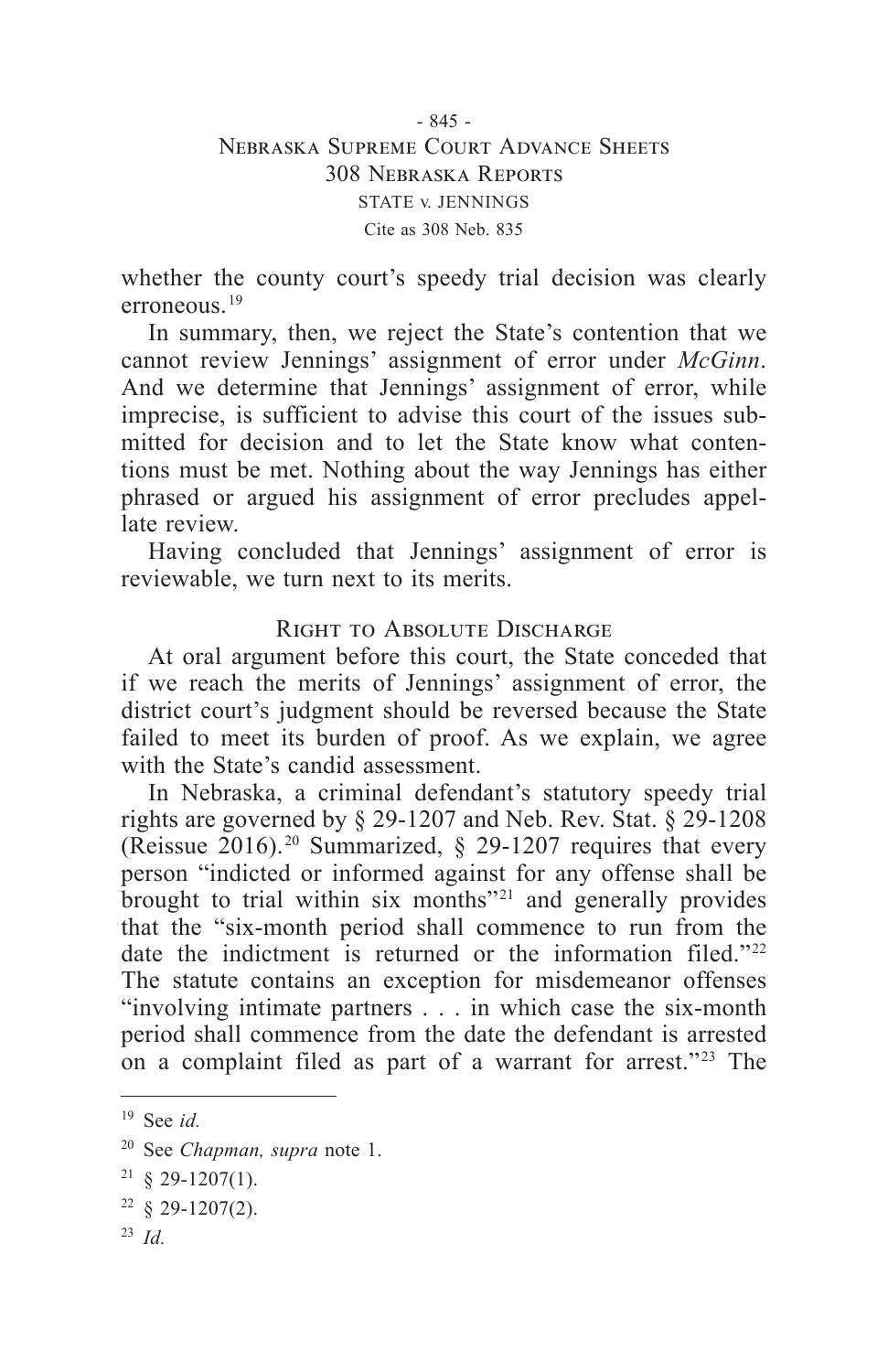### - 846 - Nebraska Supreme Court Advance Sheets 308 Nebraska Reports STATE v. JENNINGS Cite as 308 Neb. 835

State did not rely on this exception in response to Jennings' motion, and we therefore express no opinion on whether it could apply to a stalking charge. 24 We instead analyze Jennings' motion for absolute discharge assuming, as did the court and parties below, that the 6-month speedy trial period commenced on the date the complaint was filed in county court. 25

[6,7] To calculate the time for statutory speedy trial purposes, "a court must exclude the day the complaint was filed, count forward 6 months, back up 1 day, and then add any time excluded under § 29-1207(4) to determine the last day the defendant can be tried." 26 The State bears the burden to show, by a preponderance of the evidence, the applicability of one or more of the excluded time periods under  $\S$  29-1207(4).<sup>27</sup> If a defendant is "not brought to trial before the running of the time for trial as provided for in section 29-1207, as extended by excluded periods, he or she shall be entitled to his or her absolute discharge from the offense charged." 28

Before the county court, the State opposed Jennings' motion for absolute discharge on just one ground: that Jennings was absent or unavailable during the entire time the arrest warrant was pending, making that time excludable under  $\S$  29-1207(4)( $\overline{d}$ ). We therefore confine our speedy trial analysis under  $\S$  29-1207(4) to this narrow issue.

Section 29-1207(4)(d) excludes from the speedy trial calculation "[t]he period of delay resulting from the absence

<sup>24</sup> See, e.g., *State v. Lebeau*, 280 Neb. 238, 244-45, 784 N.W.2d 921, 927 (2010) (holding provision in § 29-1207(2) for "a misdemeanor offense involving intimate partners" does not encompass any and all misdemeanors involving an intimate partner but applies "only to those misdemeanor offenses in which the involvement of an 'intimate partner' is an element of the offense").

<sup>&</sup>lt;sup>25</sup> See, e.g., *Chapman, supra* note 1 (noting  $\S$  29-1207(2) refers to informations and indictments but has consistently been applied to prosecutions commenced by filing complaint in county court).

<sup>26</sup> *Chapman, supra* note 1, 307 Neb. at 448, 949 N.W.2d at 493-94.

<sup>27</sup> See *id.*

<sup>28</sup> § 29-1208.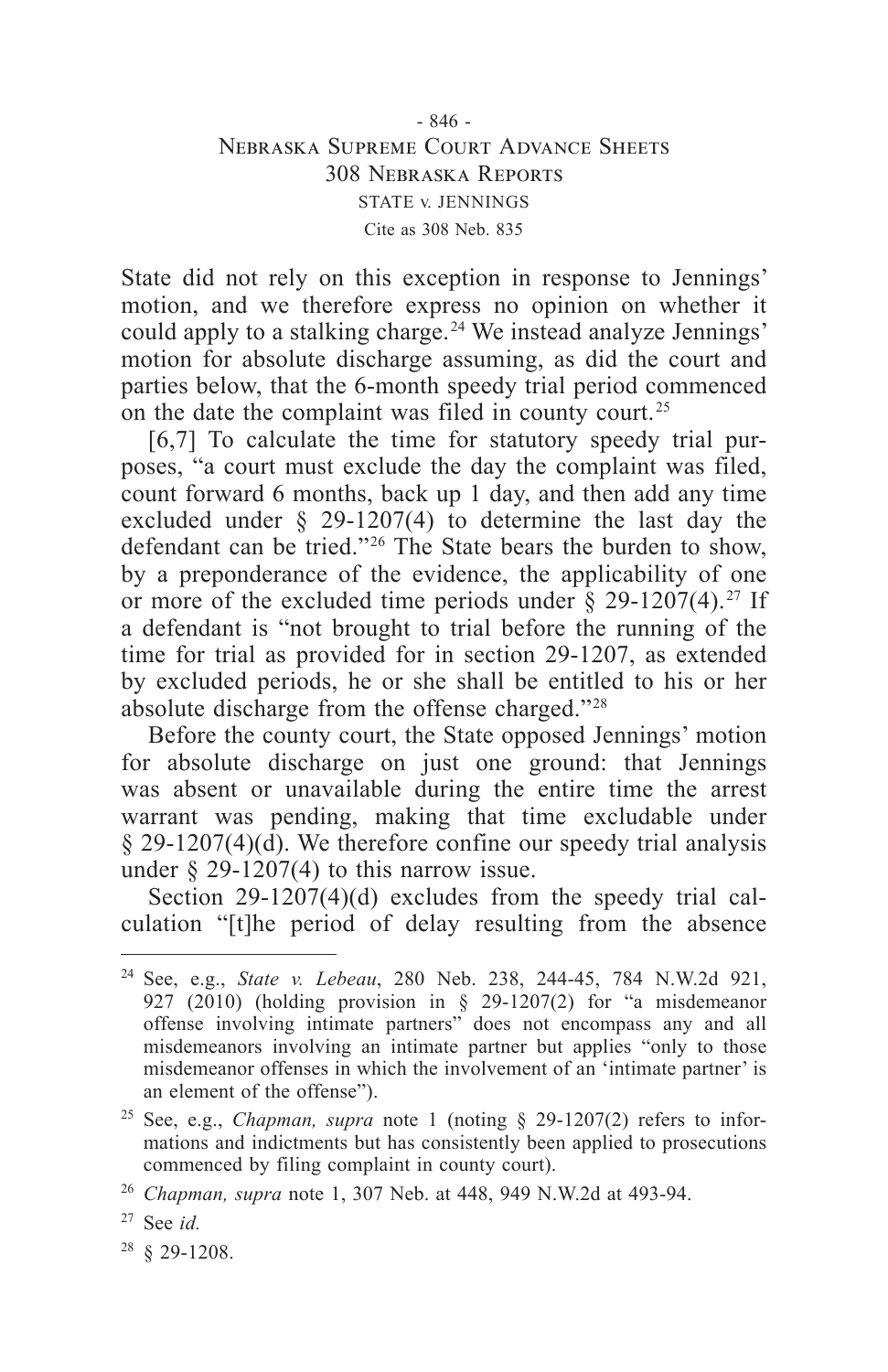## - 847 - Nebraska Supreme Court Advance Sheets 308 Nebraska Reports STATE v. JENNINGS Cite as 308 Neb. 835

or unavailability of the defendant." Based on the evidence adduced at the hearing on Jennings' motion, the county court made a finding that Jennings was "unavailable for . . . at least a nine-month period between August of 2018 and May 2019," and it excluded that period under  $\S$  29-1207(4)(d). To determine whether the county court's finding in this regard was clearly erroneous, and therefore, whether the district court's affirmance was erroneous, we review our cases addressing the circumstances under which a pending arrest warrant can result in excluded time under  $\S$  29-1207(4)(d).

First, we pause to recite the general rule that when a criminal defendant is given notice to appear for trial and fails to do so, he or she is considered absent or unavailable for purposes of § 29-1207(4)(d).<sup>29</sup> In such a case, we have said the time from the failure to appear until the "'next reasonably available trial date'" after the defendant reappears is attributable to the defendant.<sup>30</sup> But here, the State does not contend Jennings was given notice to appear in court on the stalking charge and failed to do so. Instead, the State relies exclusively on the pendency of an unserved arrest warrant to argue that Jennings was absent or unavailable under  $\S$  29-1207(4)(d). We have considered similar arguments in two prior cases which we find instructive.

In *State v. Richter*,<sup>31</sup> the defendant was charged in county court with driving while intoxicated. The State attempted to serve the complaint by citation,<sup>32</sup> but the record contained no return of service. After the defendant failed to appear as directed in the citation, a warrant was issued for his arrest. When the defendant was arrested on the warrant 603 days later, he moved for absolute discharge on speedy trial grounds. The county court denied the motion for absolute discharge,

<sup>29</sup> See, *State v. Blocher*, 307 Neb. 874, 951 N.W.2d 499 (2020); *State v. Petty*, 269 Neb. 205, 691 N.W.2d 101 (2005).

<sup>30</sup> *Blocher, supra* note 29, 307 Neb. at 878, 951 N.W.2d at 502.

<sup>31</sup> *Richter, supra* note 18.

 $32$  See, e.g., Neb. Rev. Stat. § 29-425 (Reissue 2016).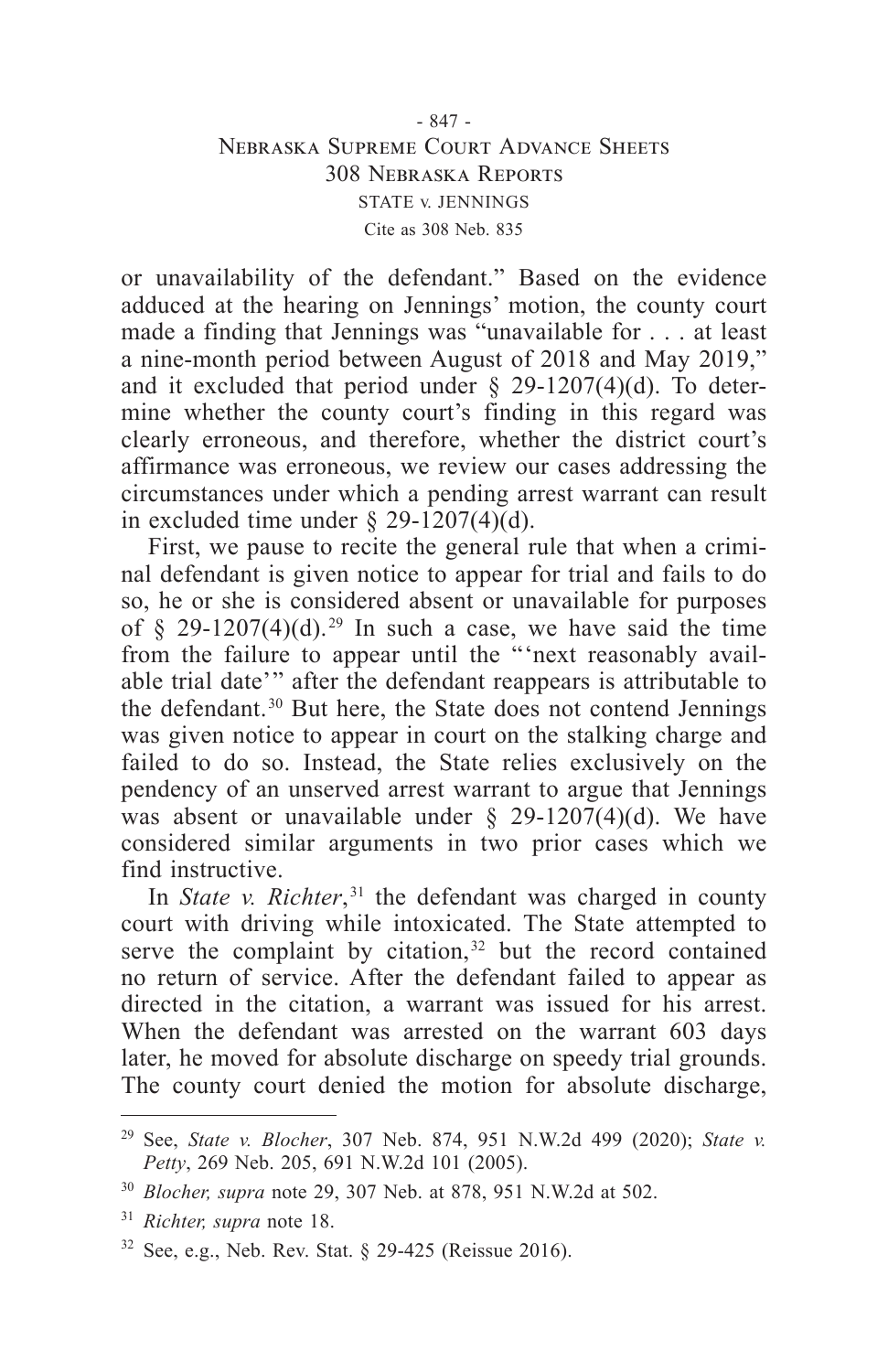- 848 - Nebraska Supreme Court Advance Sheets 308 Nebraska Reports STATE v. JENNINGS Cite as 308 Neb. 835

finding the defendant was absent and unavailable during the pendency of the arrest warrant under  $\S$  29-1207(4)(d). The district court affirmed.

[8] On further appeal, we reversed, citing the general rule that "a criminal defendant must be properly notified of the need to appear in court on a given date and time before failure to so appear can initiate a period of excludable time [under  $§$  29-1207(4)(d)]."<sup>33</sup> We likewise rejected the State's argument that the pendency of the arrest warrant resulted in excludable time, reasoning that "to allow [the speedy trial] statute to be tolled with the mere issuance of a warrant without service would allow the State to schedule hearings without notifying the defendant and then to switch off the speedy trial clock by applying for a warrant." 34

But as relevant here, *Richter* also recognized there may be circumstances where, despite a defendant's lack of notice, a pending arrest warrant can result in excludable time under  $\frac{29-1207(4)}{d}$ , if the State proves that "diligent efforts to secure [the defendant's] presence by the service of an arrest warrant have been tried and failed.<sup>"35</sup> Because the State in *Richter* had not shown diligent efforts to secure the defendant's appearance, there was insufficient evidence to show the defendant was unavailable under  $\S$  29-1207(4)(d) while the warrant was outstanding.

In *State v. Chapman*,  36 we again considered whether the State had met its burden of proving the time that an arrest warrant was pending was excludable under § 29-1207(4)(d). The defendant in *Chapman* was charged in county court with theft by unlawful taking, and when he failed to appear for his scheduled arraignment, a warrant was issued. The defendant was arrested on the warrant about 2 years later, after which he moved for absolute discharge on speedy trial grounds.

<sup>33</sup> *Richter, supra* note 18, 240 Neb. at 228, 481 N.W.2d at 204.

<sup>34</sup> *Id.* at 230, 481 N.W.2d at 206.

<sup>35</sup> *Id.*

<sup>36</sup> *Chapman, supra* note 1.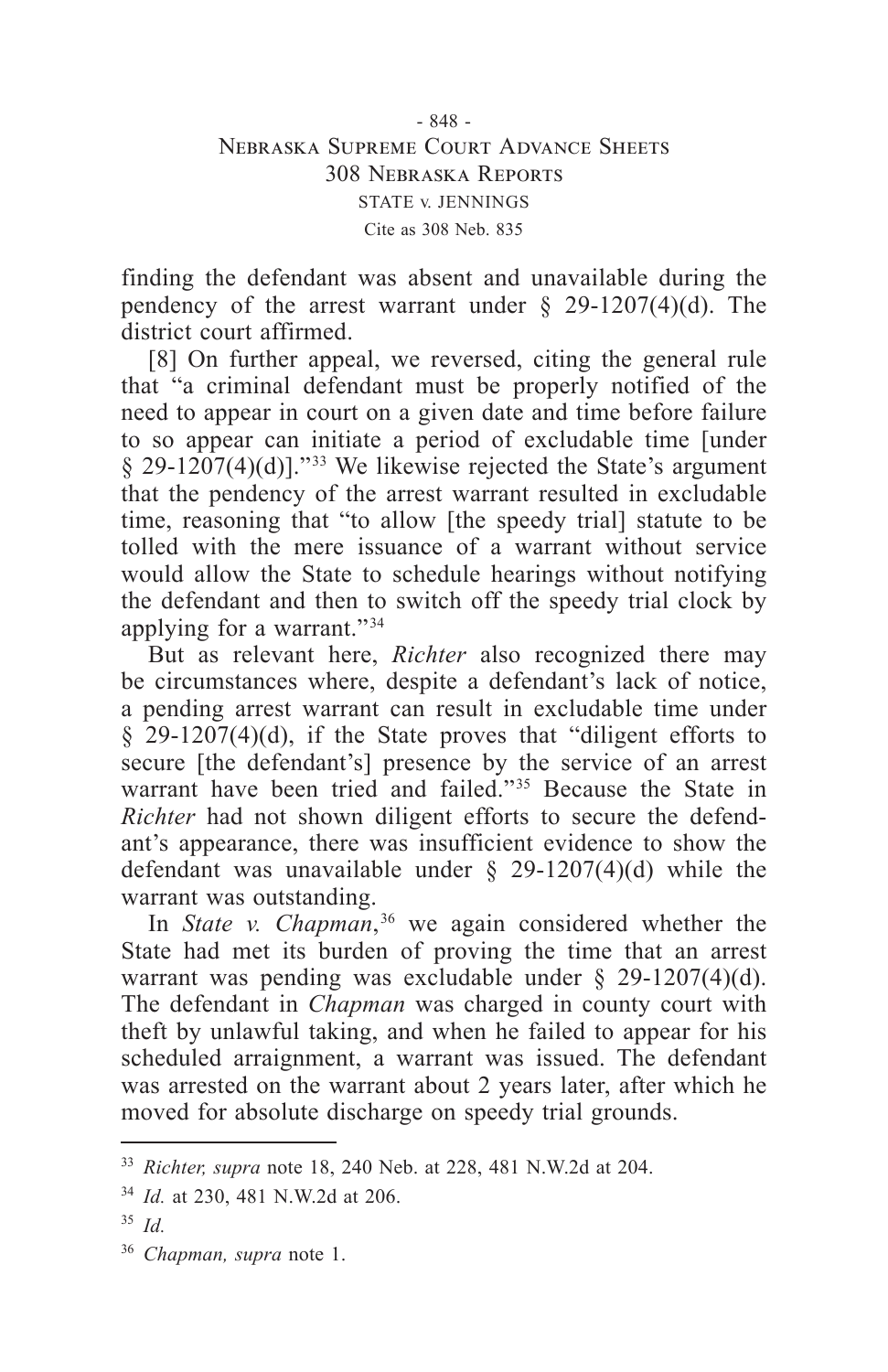## - 849 - Nebraska Supreme Court Advance Sheets 308 Nebraska Reports STATE v. JENNINGS Cite as 308 Neb. 835

At the hearing on the defendant's motion, the State offered a letter addressed to the defendant directing him to appear in court on the day of his scheduled arraignment, but it offered no evidence the letter had been received. The State also offered the arrest warrant and subsequent orders extending that warrant, but it presented no evidence regarding attempts to execute the warrant. The county court denied discharge, finding the entire period during which the warrant was pending was excludable under  $\S$  29-1207(4)(d). On appeal, the district court affirmed. 37

[9] We reversed on further appeal, finding the State had not met its burden to prove excludable time under § 29-1207(4)(d). We observed that both the county and district court appeared to assume that any time an arrest warrant is issued for failure to appear, the defendant is considered absent or unavailable under  $\S 29-1207(4)(d)$  during the pendency of the warrant. But we explained that *Richter* does not support such a conclusion. Instead, *Richter* recited the general rule that no excluded time arises under  $\S$  29-1207(4)(d) when a defendant fails to appear at a court proceeding of which he or she was not provided notice. And even though *Richter* recognized a possible exception to the general rule, under which "the pendency of a warrant alone may result in excluded time if the State can prove that 'diligent efforts to secure [the defendant's] presence by the service of an arrest warrant have been tried and failed,'"<sup>38</sup> the State in *Chapman* admitted it had not offered evidence of diligent efforts.

In the instant appeal, the State's evidence fell short under both *Richter* and *Chapman.* The State adduced no evidence that Jennings had notice of any order to appear on the stalking charge, and to the extent the State wanted to rely on the possible exception for pending arrest warrants discussed in *Richter* and *Chapman*, it adduced no evidence of any efforts to serve the warrant on Jennings before May 29, 2019. This

<sup>37</sup> *Id.*

<sup>38</sup> *Id.* at 449, 949 N.W.2d at 494, quoting *Richter, supra* note 18.